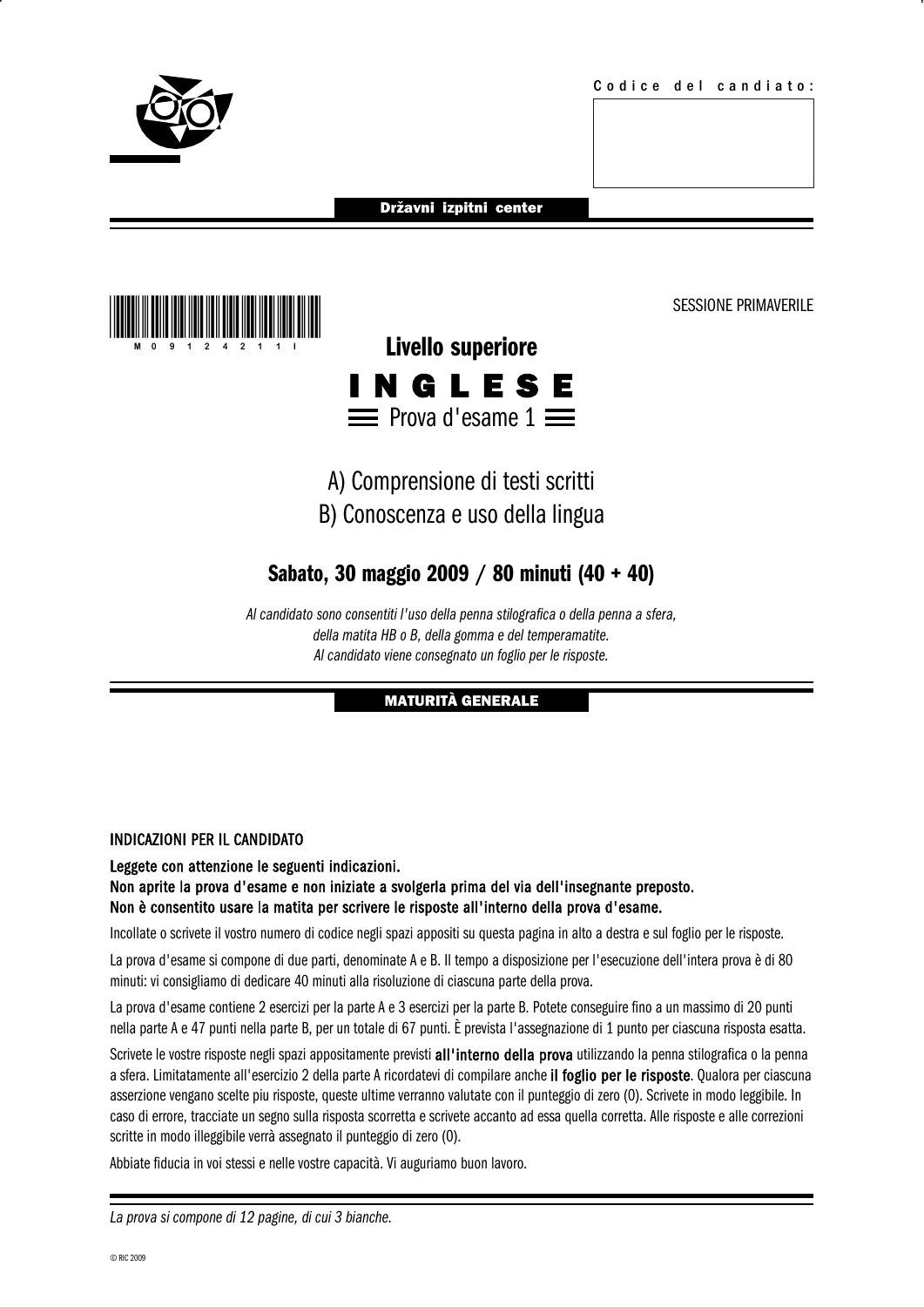## A) COMPRENSIONE DI TESTI SCRITTI (Tempo consigliato per la risoluzione: 40 minuti)

### **TASK 1: SHORT ANSWERS**

**Answer in note form in the spaces below.** 

### *Example:*

0. What is the island's main attraction for some tourists?

*The duty-free goods* 

## Grand Cayman: A long-haul family adventure

1. How did the author feel when seeing Seven Mile Beach?

 $\mathcal{L}=\mathcal{L}=\mathcal{L}=\mathcal{L}=\mathcal{L}=\mathcal{L}=\mathcal{L}=\mathcal{L}=\mathcal{L}=\mathcal{L}=\mathcal{L}=\mathcal{L}=\mathcal{L}=\mathcal{L}=\mathcal{L}=\mathcal{L}=\mathcal{L}=\mathcal{L}=\mathcal{L}=\mathcal{L}=\mathcal{L}=\mathcal{L}=\mathcal{L}=\mathcal{L}=\mathcal{L}=\mathcal{L}=\mathcal{L}=\mathcal{L}=\mathcal{L}=\mathcal{L}=\mathcal{L}=\mathcal{L}=\mathcal{L}=\mathcal{L}=\mathcal{L}=\mathcal{L}=\mathcal{$ 

 $\mathcal{L}_\mathcal{L} = \mathcal{L}_\mathcal{L} - \mathcal{L}_\mathcal{L}$  , where  $\mathcal{L}_\mathcal{L} = \mathcal{L}_\mathcal{L}$  , where  $\mathcal{L}_\mathcal{L} = \mathcal{L}_\mathcal{L}$ 

 $\mathcal{L}_\mathcal{L} = \mathcal{L}_\mathcal{L} - \mathcal{L}_\mathcal{L}$  , where  $\mathcal{L}_\mathcal{L} = \mathcal{L}_\mathcal{L}$  , where  $\mathcal{L}_\mathcal{L} = \mathcal{L}_\mathcal{L}$ 

 $\mathcal{L}_\text{max}$ 

 $\mathcal{L}=\mathcal{L}=\mathcal{L}=\mathcal{L}=\mathcal{L}=\mathcal{L}=\mathcal{L}=\mathcal{L}=\mathcal{L}=\mathcal{L}=\mathcal{L}=\mathcal{L}=\mathcal{L}=\mathcal{L}=\mathcal{L}=\mathcal{L}=\mathcal{L}=\mathcal{L}=\mathcal{L}=\mathcal{L}=\mathcal{L}=\mathcal{L}=\mathcal{L}=\mathcal{L}=\mathcal{L}=\mathcal{L}=\mathcal{L}=\mathcal{L}=\mathcal{L}=\mathcal{L}=\mathcal{L}=\mathcal{L}=\mathcal{L}=\mathcal{L}=\mathcal{L}=\mathcal{L}=\mathcal{$ 

 $\mathcal{L}_\mathcal{L} = \mathcal{L}_\mathcal{L} - \mathcal{L}_\mathcal{L}$  , where  $\mathcal{L}_\mathcal{L} = \mathcal{L}_\mathcal{L}$  , where  $\mathcal{L}_\mathcal{L} = \mathcal{L}_\mathcal{L}$ 

 $\mathcal{L}_\mathcal{L} = \mathcal{L}_\mathcal{L} - \mathcal{L}_\mathcal{L}$  , where  $\mathcal{L}_\mathcal{L} = \mathcal{L}_\mathcal{L}$  , where  $\mathcal{L}_\mathcal{L} = \mathcal{L}_\mathcal{L}$ 

 $\mathcal{L}_\text{max}$ 

 $\mathcal{L}=\mathcal{L}=\mathcal{L}=\mathcal{L}=\mathcal{L}=\mathcal{L}=\mathcal{L}=\mathcal{L}=\mathcal{L}=\mathcal{L}=\mathcal{L}=\mathcal{L}=\mathcal{L}=\mathcal{L}=\mathcal{L}=\mathcal{L}=\mathcal{L}=\mathcal{L}=\mathcal{L}=\mathcal{L}=\mathcal{L}=\mathcal{L}=\mathcal{L}=\mathcal{L}=\mathcal{L}=\mathcal{L}=\mathcal{L}=\mathcal{L}=\mathcal{L}=\mathcal{L}=\mathcal{L}=\mathcal{L}=\mathcal{L}=\mathcal{L}=\mathcal{L}=\mathcal{L}=\mathcal{$ 

\_\_\_\_\_\_\_\_\_\_\_\_\_\_\_\_\_\_\_\_\_\_\_\_\_\_\_\_\_\_\_\_\_\_\_\_\_\_\_\_\_\_\_\_\_\_\_\_\_\_\_\_\_\_\_\_\_\_\_\_\_\_\_\_\_

- 2. What encouraged the tourists to tip the driver?
- 3. How did the area around the author's hotel differ from the Seven Mile Beach area?
- 4. How did they like their first plunge into the water?
- 5. What makes the sandbar in Sting Ray City special?
- 6. Why did rays come to the sandbar?
- 7. When can rays be dangerous?
- 8. What makes Hell similar to hell?
- 9. What demonstrated the strength of Ivan on Cayman?
- 10. What did they hope to see inland?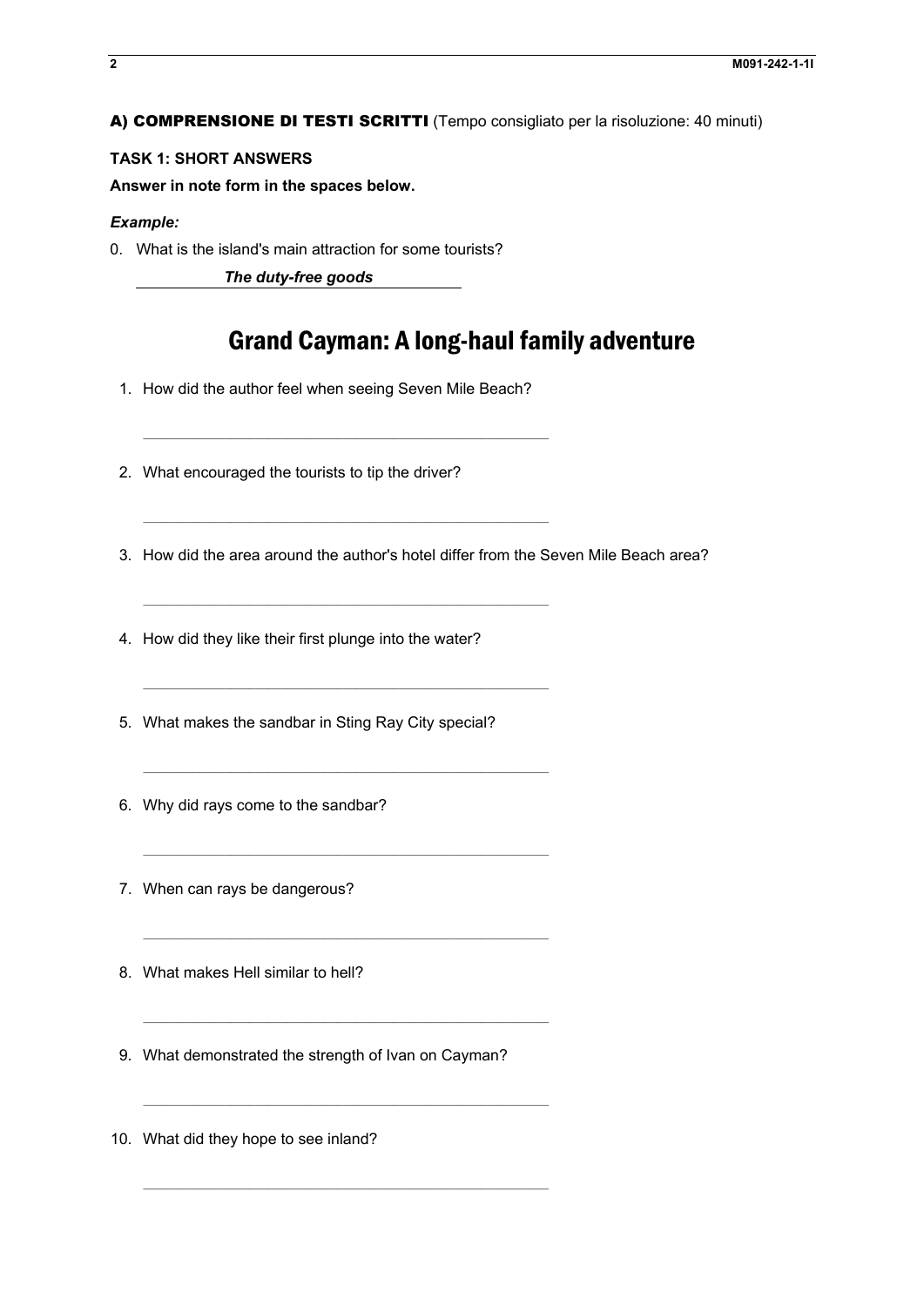## Grand Cayman: A long-haul family adventure

Adapted from an article in *The Independent*, 30 December 2006, by Mick Webb

We arrived in Grand Cayman on a cruise-ship day. Two huge vessels were moored in George Town harbour, dominating the tiny capital while their passengers filled the narrow streets, videoed the wooden houses and queued for the duty-free goods that, for a certain type of visitor, are the Caymans' main attraction. We, for our part, had come for a family holiday, with snorkelling and Caribbean-style relaxation in mind, though initial doubts about the wisdom of the choice surfaced as the transfer minibus took us along the length of Seven Mile Beach, the Caymans' prime tourist asset. Each of those seven miles is lined with luxury hotels, condominiums, shopping malls, smart restaurants not to mention a bar called Fidel O'Neill's, in mocking recognition of the legendary socialist neighbour, 150 miles north in Cuba.

Our larger-than-life driver, whose sunshield sported the no-nonsense message in huge capitals – TIPS ARE WELCOME – pointed out the understated British governor's house in the midst of the overwhelming Marriotts and Hiltons. This is one reminder that, politically, the Cayman Islands comprise a British Crown Colony rather than a holiday annexe of the United States. Within five minutes, though, we'd left the coastal strip and were in the West Beach area of the island. Globalised luxury architecture gave way to small wooden bungalows in shades of orange, green and blue. And, as we turned into the drive of our pink-painted hotel an electric-green iguana sat watching our arrival from a flowerbed. That was more the ticket.

The four of us had booked a week at a smallish all-inclusive hotel at Spanish Bay Reef. This cove lies on the western edge of the island, on the thrashing tail of the sea monster that Grand Cayman vaguely resembles. The coastline here is rugged and tends to take the brunt of the prevailing winds, so our inaugural dip that first afternoon was into disturbed and murky water the same colour as the English Channel. It proved about as good as the Strait of Dover for snorkelling, even if the temperature was more welcoming.

This early disappointment was soon offset by a couple of beachside cocktails which rivalled the glorious sunset in colour and in their impact on the senses. "You just gotta visit Sting Ray City," said our new-found friends from New York. "The boys'll love it." In fact we all did. A fast boat with a Jamaican named Captain Pete at the helm took a group of us in a blur of spray and reggae to the outer edge of the vast North Sound, where a sandbar makes it possible to stand up to your knees in the clear water. We fed pieces of squid to the

enormous rays. These fish first learnt to gather here when returning fishermen anchored at the sandbar to gut their catches and throw the nasty bits overboard.

Rays have no teeth but they do have a nasty set of gums and vacuum-cleaner like suction, which lends a bit of an edge to the feeding process. There's also the matter of their long, barbed stings. "Whatever you do," warned Captain Pete, "Don't lift up your feet when you're walking along, just kind of shuffle, you see those rays are tame but don't like being stepped on." At the time it seemed exciting and entertaining, but in the light of the death of Steve Irwin I'm not sure we'd do it again.

We went to Hell, which is another must-do Cayman experience. Hell was very different from the one I had been warned about – apart, that is, from the heat, which was made even more intense by our decision to go there by bike. I can reveal that the real Hell consists of a few souvenir shops grouped around a tiny post office, and the idea is to astonish your friends by sending them postcards bearing an infernal postmark. The place owes its name, allegedly, to an English aristocrat who was doing a spot of duck-hunting here in the 1930s and, having fired and missed, exclaimed, "Hell!".

To get a proper look at Grand Cayman we traded in the bikes and rented a car for a day, which is long enough to get to see the whole island. George Town was quiet, with one modest museum and surprisingly little evidence of the 500-plus banks that have made this the world's fifth largest financial institution. The eastern end of the island is much more sparsely populated than the area around George Town, West Beach and Seven Mile Beach. And the number of semi-wrecked buildings here made it easier to appreciate the scale of the damage wrought by Hurricane Ivan, which devastated the island in 2004.

Grand Cayman's eastern end was also the scene of our least successful expedition, a walk along the Mastic trail. This ancient track cuts across the waist of the island through the little bit of its remaining forest, taking in this low-lying island's highest point (65ft) and offering the prospect of sighting rare birds and plants. In the event, it being the middle of the day and also the rainy season, we failed even to make it to the highest point and the only bird we saw at all was in the car-park. We did, though, manage to get drenched, bitten all over by mosquitoes and collect a good few blisters. After this we stuck to snorkelling.

*© The Independent*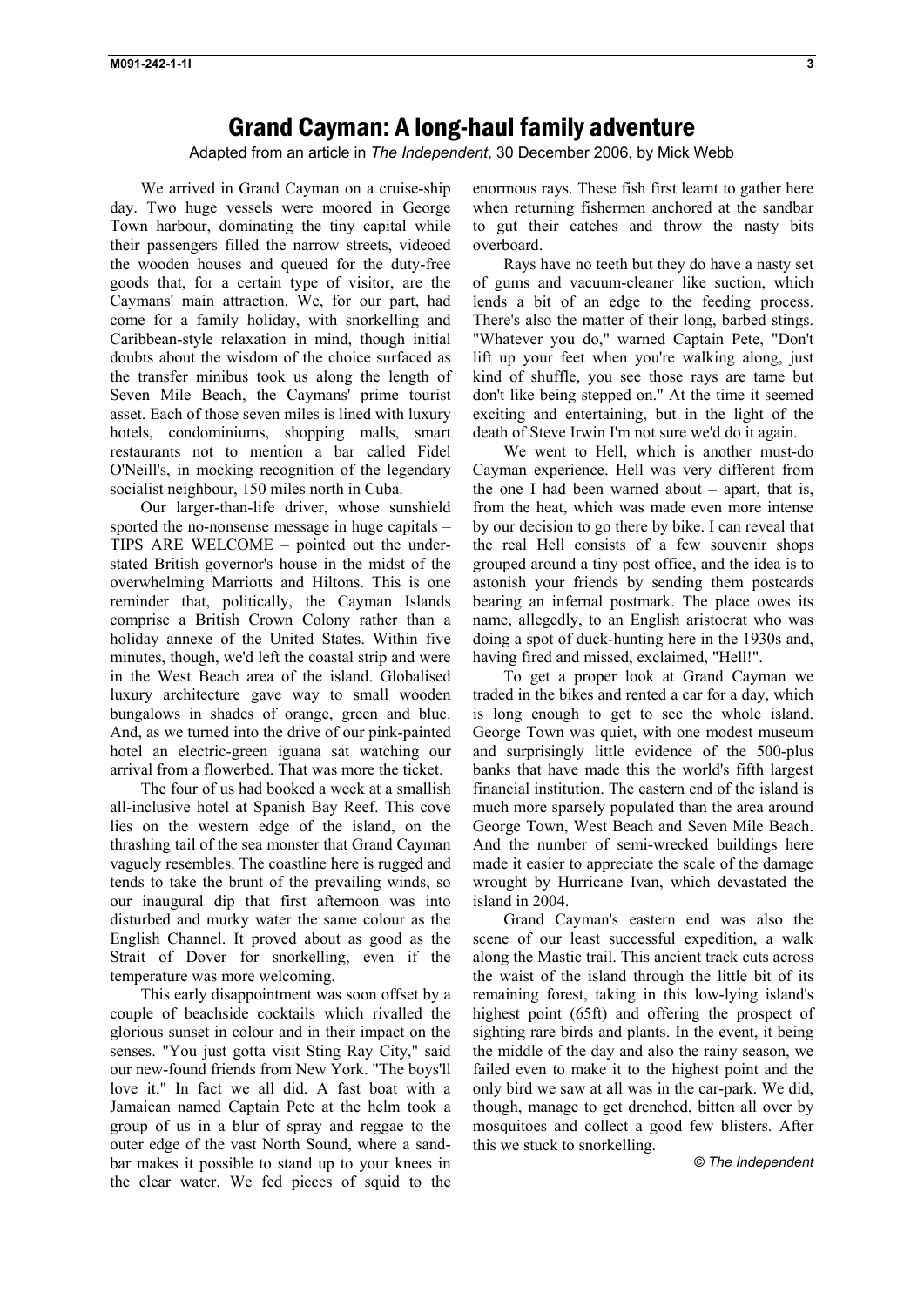#### **TASK 2: GAPPED TEXT**

**In the following extract 10 sentences have been removed.** 

**Choose from the sentences A–K the one which fits each gap (1–10). There is one extra sentence which you do not need to use.**

**WRITE your answers in the spaces next to the numbers, then COMPLETE the answer sheet according to the instructions on it.**

*There is an example at the beginning: Gap 0 (L).*

## Independent Appeal: Children in slavery

Adapted from an article in *The Independent*, 2 January 2007, by Justin Huggler

It is now illegal in India to employ servants younger than 14. But enforcing that law and changing public attitudes to child labour is not proving easy.

Late one night in Madras, a passer-by found two girls huddled together for shelter under a bridge. **(0** *L* **)** At first the passer-by thought they had run away from home, but when he questioned them, it turned out their story was more sinister.

They were child domestic servants, sent from their home miles away to work in the house of a rich family in Madras. Their employer had beaten them so badly the two sisters had decided to run away. **(1 \_\_\_)** They didn't even speak the local language. But they were desperate. One was 12 years old, the other 14. When they were taken to hospital later, it was discovered they had severe burns on their legs.

They were lucky. **(2 \_\_\_)** It is a non-governmental organisation that rescues child domestic workers and is the local partner of Anti-Slavery International, one of the charities in The Independent's Christmas Appeal this year. Virgil D'Sami, the woman who runs Arunodhaya, immediately went to the authorities and had the children first taken into care, then reunited with their family.

It was one of the first successes under India's new child labour law. Until the law was passed recently, it was legal to employ children of any age as domestic servants in India. **(3 \_\_\_)** Getting the law passed was a victory for Anti-Slavery International which has been campaigning for years to have child domestic labour banned. **(4 \_\_\_)** Although the two girls were rescued, their employer was well connected, and the case against him was quietly dropped by the police – a sign of the difficulties still facing the campaign against child labour in India.

"It was not very easy to succeed. **(5 \_\_\_)** People have traditionally thought that employers are doing these poor children a favour by giving them a job and letting them earn some money. And they tend to think of domestic work as safe for children, as opposed to working in a factory or outdoors. For years, even when we went to government officials this is what they were saying to us," says Ms D'Sami.

But working as a domestic servant is far from safe for a child. The story of another girl rescued by Arunodhaya, who can be named only as D, is ample proof of that. Aged just 12, she was repeatedly sexually abused by her employer. "When his wife found out, she didn't take any action against her husband. **(6 \_\_\_)** She poured boiling water over her and beat her," says Ms D'Sami.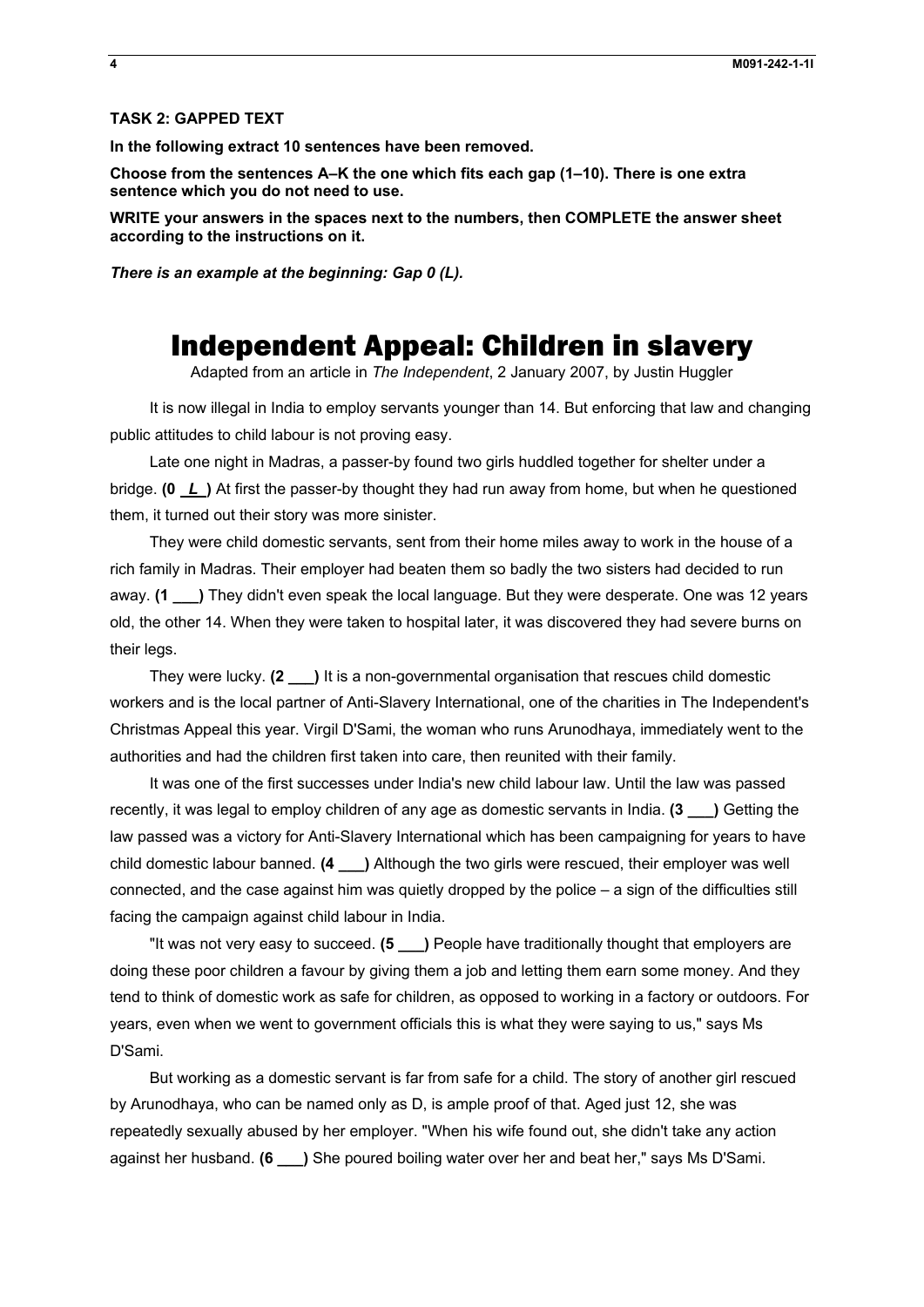Neighbours heard the girl's cries for help and got her out of the house. She nearly died of her injuries. Today she is well, but badly scarred from the boiling water.

Another girl, Mamimegalai, was not so lucky. Accused of stealing her employers' jewellery, she was beaten to death before anyone could go to her aid. **(7** ) But they came under pressure from the rich employer, and eventually dropped the case.

Domestic servants are still widespread in India. Most middle-income households have a cook. **(8 \_\_\_)** Until the new child labour law was passed, the use of children as domestic servants was also widespread.

"When I was growing up, my family had a child servant, and I never thought there was anything wrong with it. It wasn't until years later, when I got involved in this work, that I began to see the harm it does. Even when they are not physically abused by their employers, the effects on their welfare are severe," says Ms D'Sami. "Aside from the cases of abuse, the worst thing is often that the children are denied an education. They make a few hundred rupees a week – enough to buy food, but nothing else."

Child domestic workers divide into two groups: those who live in their employers' houses, and those who only work there by day and return home at night. **(9 \_\_\_)** When Arunodhaya hears of cases it steps in to rescue them, alongside the Indian government's official child protection agency.

But non-resident child workers face problems too, and Ms D'Sami and her organisation have been heavily involved in trying to get them out of work and into school.

Archana is in her late teens. **(10 \_\_\_)** She accompanied her mother to clean houses every day, and had no aspirations beyond earning a subsistence living as a servant for the rest of her life. Now, thanks to Arunodhaya, she has completed secondary school and won a place to study for a degree in lab technology at a teaching hospital.

*© The Independent* 

- A At first, her parents fought for justice for her.
- **B** They knew no one in the city.
- C It has taken us a long time to overcome perceptions about child domestic servants in India.
- **D** Those in the first category are most at risk.
- E It is a humble affair, a simple one-room hut, but it has changed many girls' lives.
- **F** Now anyone employing a servant younger than 14 faces up to a year in prison.
- **G** The passer-by who found them took them to Arunodhaya.
- **H** Instead she took it out on the girl.
- I But wealthy families employ retinues of five or six servants.
- J When Ms D'Sami first found her, five years ago, she was a domestic worker.
- K Still, the case was not a complete success.
- *L They had been badly beaten.*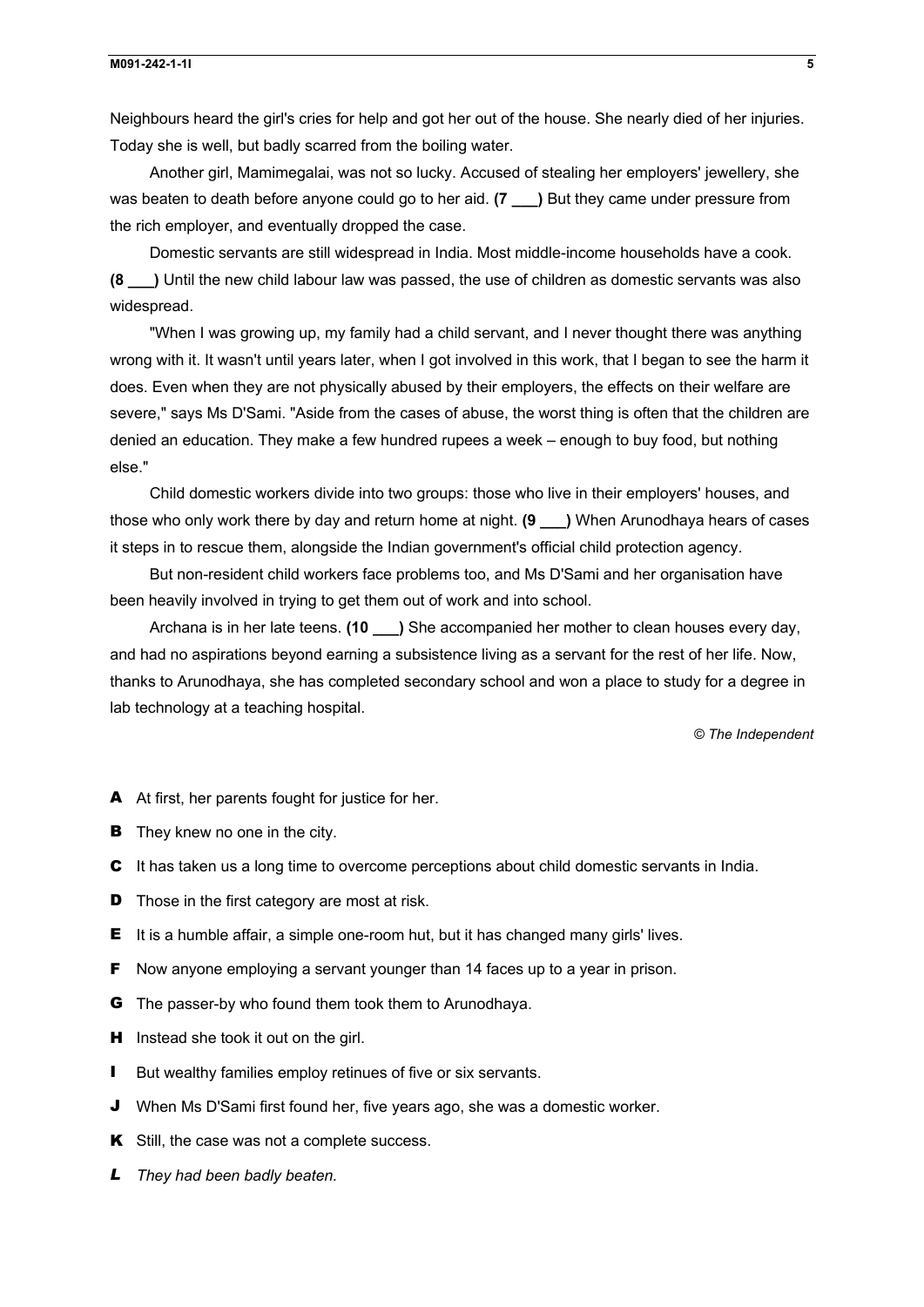B) CONOSCENZA E USO DELLA LINGUA (Tempo consigliato per la risoluzione: 40 minuti)

**TASK 1: GAP FILL Write the missing words in the spaces on the right. There is ONE word missing in each gap.** 

*There is an example at the beginning: Gap 0.* 

# Should Everest be closed?

Adapted from an article in *The Observer*, 8 October 2006, by Dan McDougall

It has been described as the highest junkyard in the world. Covered in discarded mountaineering detritus and suffering **\_\_0\_\_** thousands of tourists' boots every year, environmental groups are to launch a push for a radical **\_\_1\_\_** – the temporary closure of the world's highest mountain.

Warnings that **2** ecological disaster is imminent in the area around the mountain have largely been ignored amid years of turmoil in Nepal. But conservationists think that growing political stability in the Himalayan kingdom means that the time has **3** and that the damage caused every year by thousands of climbers and tourists can no **4** be ignored.

Campaigners warn that the price of tourism **\_\_5\_\_** discarded rubbish and medical waste and the colonisation of the area by restaurants and internet cafes. Sherpa spelled out the strain being placed on the indigenous population. "Providing enough electricity and water for the small communities surrounding Everest and the **\_\_6\_\_** Himalayan mountains becomes very challenging when there are tens of thousands of additional tourists and climbers in the region competing **\_\_7\_\_** these same resources," he said. "Nepal is ravaged by water and air pollution caused by industrialisation and increased tourism. Water **\_\_8\_\_** for local villages, delivered through irrigation systems in the mountains, are being critically depleted and urgent action needs to be **\_\_9\_\_**."

This year a geological team, sponsored by the United Nations Environment Programme (UNEP), found signs that the landscape of Mount Everest has changed significantly **\_\_10\_\_** Sir Edmund Hillary and Tenzing Norgay first conquered the peak in 1953. A primary cause is the warming global climate, but the research party concluded that the growing effect of tourism 11 also critically taxing the region surrounding the planet's tallest mountain.

**\_\_12\_\_** to the survey, the glacier that once came close to Hillary and Norgay's first base camp has retreated three miles in the **\_\_13\_\_** two decades. Hillary himself has become outspoken on a situation he believes is turning into an ecological scandal. "I have suggested to the Nepal **\_\_14\_\_** that they should stop giving permission and give the mountain a rest for a **\_\_15\_\_** years," he has said.

| 0.  | under                                                                                                                |
|-----|----------------------------------------------------------------------------------------------------------------------|
| 1.  |                                                                                                                      |
| 2.  | <u> Alexandria de la contrada de la contrada de la contrada de la contrada de la contrada de la contrada de la c</u> |
| 3.  | <u> 1990 - Johann Barn, mars ann an t-</u>                                                                           |
| 4.  | the control of the control of the control of                                                                         |
| 5.  |                                                                                                                      |
| 6.  | <u> 1990 - Johann Barbara, martin a</u>                                                                              |
| 7.  | <u> 1989 - Johann Barn, mars ann an t-</u>                                                                           |
| 8.  |                                                                                                                      |
| 9.  | the company of the company of the company                                                                            |
| 10. |                                                                                                                      |
|     |                                                                                                                      |
| 12. |                                                                                                                      |
|     | 13. $\qquad$                                                                                                         |
| 14. |                                                                                                                      |
| 15. |                                                                                                                      |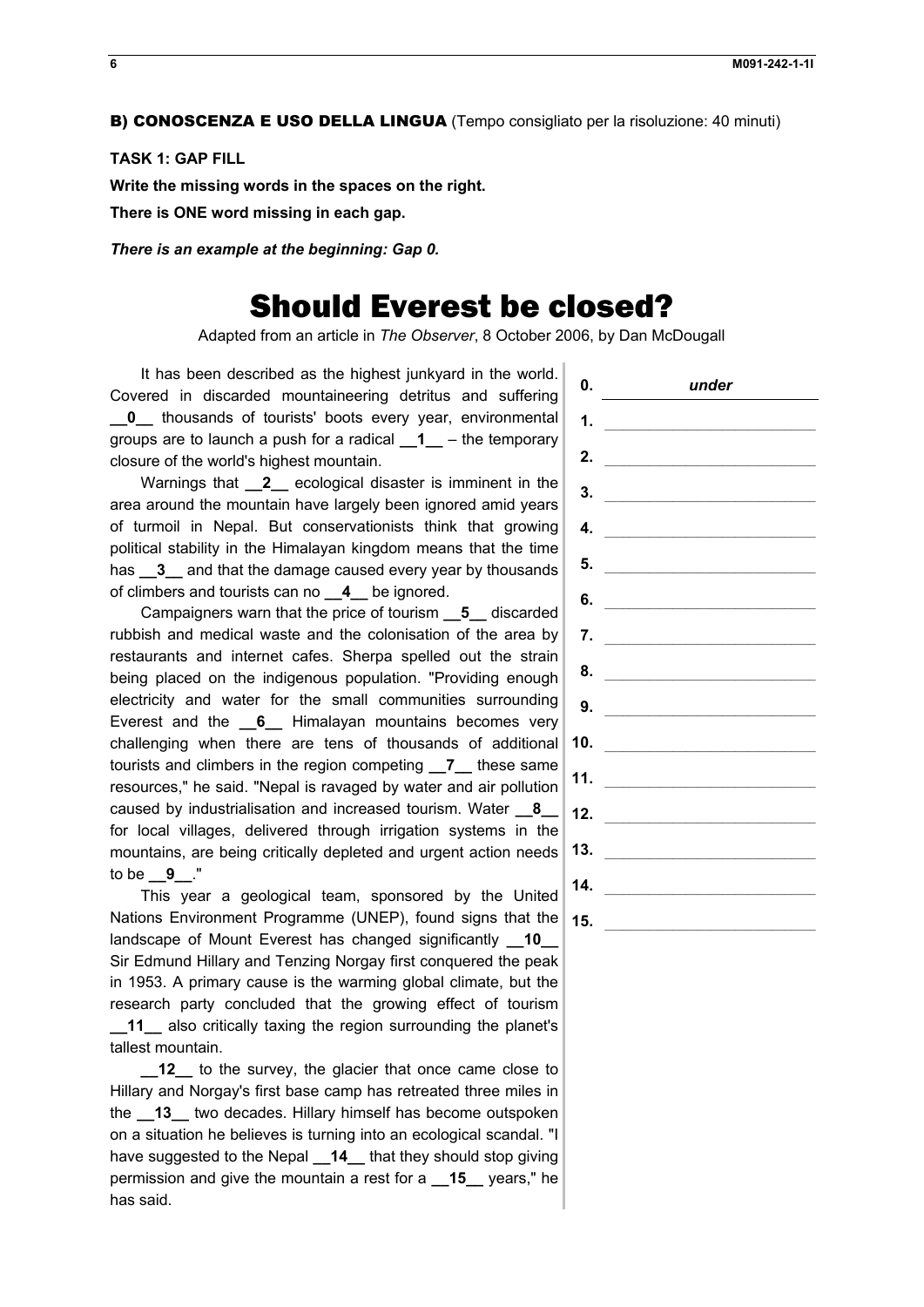Elizabeth Hawley, a Kathmandu-based patron of The Himalaya Trust, an environmental charity founded and still run by Hillary, said yesterday that the pioneer remained utterly 'appalled' at the levels and standards of tourism around Everest and the Khumba Valley.

"When Sir Edmund has said he wanted the mountain closed or visits limited, the last thing he wants is for the sherpas to lose **\_\_16\_\_** livelihoods, but we in the trust strongly believe that **20. \_\_17\_\_** just Everest but the whole of the Khumba Valley needs a sustained rest. These villages have become enormously wealthy by local standards, but along the trail towards Everest **\_\_18\_\_** are now restaurants and cyber cafes and bars, and this just **\_\_19\_\_** not seem right."

She added: "Climate change and the receding glacial waters are global issues and not within localised control, but we are particularly worried about deforestation of **\_\_20\_\_** area, much of it to sustain tourism, and our campaigning has helped improve the situation, but it still isn't enough. We feel that we have to start from the beginning in order for the region to recuperate and recycle **\_\_21\_\_**."

Others have proposed limiting the number of professional expeditions and banning all commercial trips to base camp. Junko Tabei, 66, of Japan, the first woman **\_\_22\_\_** reach the summit, said: "Everest has become **23** crowded. It needs a rest. Only two or three teams should be allowed **\_\_24\_\_** a season to climb Everest, and tourist trips to base camp should **\_\_25\_\_** banned altogether. Along the trail to the Mount Everest base camp in Nepal, deforestation is getting worse as locals cut down trees to heat meals and to provide hot showers for foreign eco-trekkers. The local environment is in danger and the dignity of the mountain is being undermined."

*© The Observer* 

| 16. $\qquad \qquad$ |  |
|---------------------|--|
| 17. $\qquad \qquad$ |  |
| 18. $\qquad \qquad$ |  |
| 19.                 |  |
| 20. $\qquad \qquad$ |  |
| 21.                 |  |
| 22. $\qquad \qquad$ |  |
| 23. $\qquad \qquad$ |  |
| 24.                 |  |
| 25. $\qquad \qquad$ |  |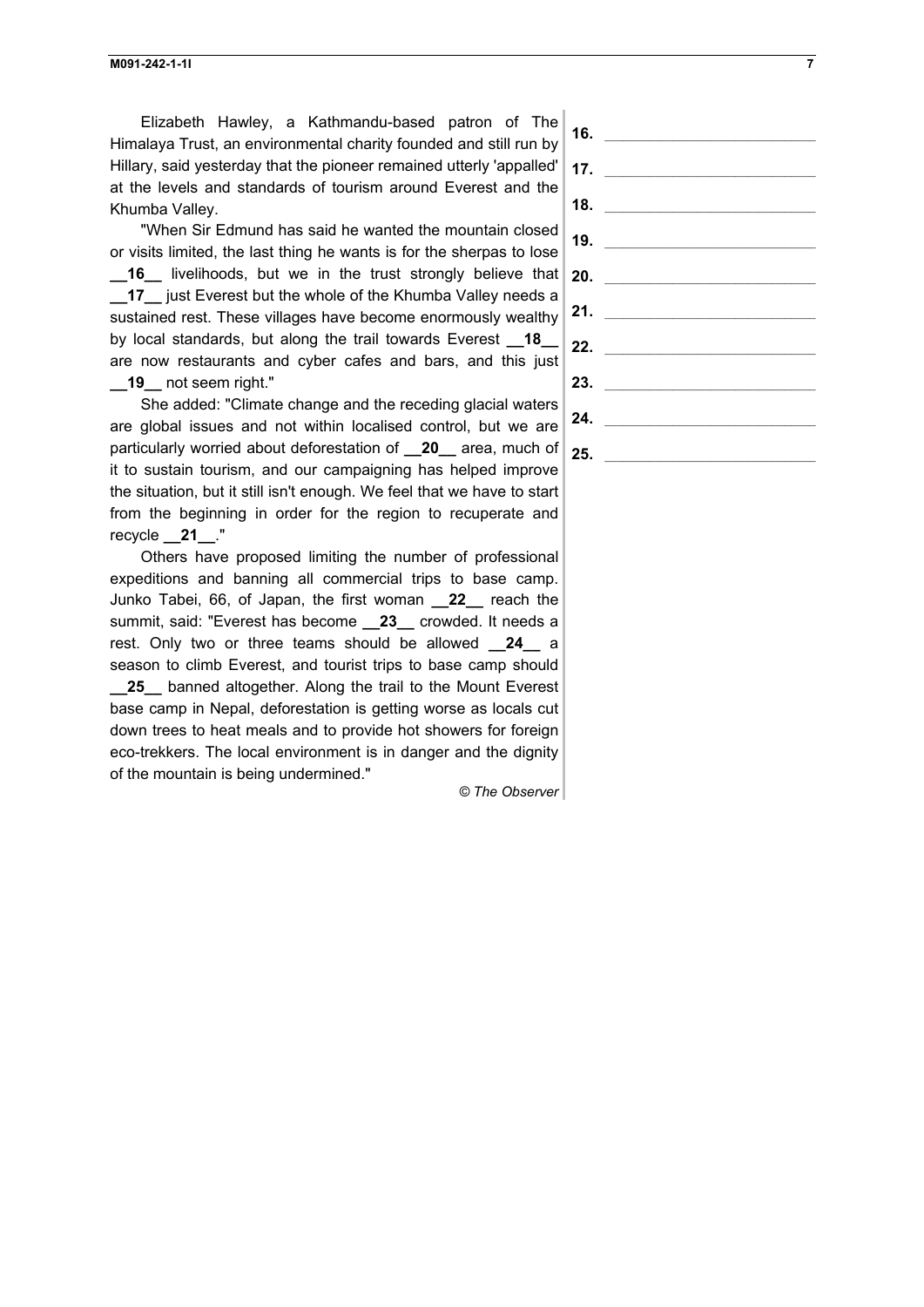**TASK 2: GAP FILL (Verbs)** 

**Write the correct form of the verbs given in brackets in the spaces on the right.** 

*There is an example at the beginning: Gap 0.* 

# **'Had my first experience of squalls ... I've also had a chance to do some homework'**

Adapted from an article in *The Guardian*, 29 December 2006, by Paul Lewis

He is not old enough to drive a car or buy a drink in a pub. It **\_\_0\_\_ (BE)** two years before he can get married and four before he can vote. Michael Perham, however, is on the verge of making history: at 14, he is within days of becoming the youngest person **1** (SAIL) across the Atlantic single handed.

The teenager, from Potters Bar, Hertfordshire, set off from Gibraltar on the 3,500-mile voyage to the Caribbean on November 18. With 670 miles remaining until he **\_\_2\_\_ (REACH)** his destination on the island of Antigua, he expects to break the world record for the youngest unaided sailor across the ocean, possibly as early as New Year's Day.

Speaking by satellite phone on his yacht, Cheeky Monkey, he said yesterday that he was "cruising along quite nicely".

"The weather is gorgeous. The wind's quite high and I'm getting clear blue skies almost every day. This is the longest trip I **\_\_3\_\_ (EVER / DO)**. I'm coping fine."

With sponsorship from local companies, Michael has taken three weeks off school to complete the voyage, during which he used the trade winds that **\_\_4\_\_ (CARRY)** sailors from Europe to the Americas for centuries.

The trip was scheduled to be completed before Christmas but had to **\_\_5\_\_ (EXTEND)** after satellite equipment on his 28ft (nine metre) boat failed and he **\_\_6\_\_ (FORCE)** to make a diversion to Lanzarote and the Cape Verde islands. He said that he was missing warm toast, cold drinks and crisps, but his diet of "mainly Tesco tinned food" **\_\_7\_\_ (BE)** reliable. "You empty the tin and five minutes later – voila!"

Michael's father, Peter, a chartered surveyor and experienced yachtsman, **\_\_8\_\_ (FOLLOW)** two miles behind his son and keeps regular radio contact with him.

Mr Perham said his son, who has sailed since the age of seven, first volunteered the idea of breaking the transatlantic record three years ago, after **\_\_9\_\_ (WATCH)** footage of a previous record attempt.

"Michael said to me: 'It **\_\_10\_\_ (BE)** great if I could do that, Dad.' As a parent I just thought it was a typical boy's dream. I never thought it **\_\_11\_\_ (ACTUALLY / HAPPEN)**. The poor lad has had no Christmas presents, nothing. And he's run out of snacks but I can't give him any because the rules say I can't help him in any way."

Over the last five weeks Michael, who **\_\_12\_\_ (ATTEND)** Chancellor's School in Brookmans Park, has sailed alongside dolphins and sharks, and battled through 25ft high waves and gale-force winds. 'Experienced my first experience of squalls,' he wrote in his travel log on November 25. 'They really do knock your teeth out.'

*© The Guardian*

| 0.  | will be                                                                                                              |
|-----|----------------------------------------------------------------------------------------------------------------------|
| 1.  |                                                                                                                      |
| 2.  |                                                                                                                      |
| 3.  | <u> 1989 - Johann Barbara, martin amerikan ba</u>                                                                    |
| 4.  | <u> Alexandria de la contenta de la contenta de la contenta de la contenta de la contenta de la contenta de la c</u> |
|     |                                                                                                                      |
| 6.  |                                                                                                                      |
|     | 7. $\qquad \qquad$                                                                                                   |
| 8.  |                                                                                                                      |
| 9.  |                                                                                                                      |
|     | 10. $\qquad \qquad$                                                                                                  |
|     |                                                                                                                      |
| 12. |                                                                                                                      |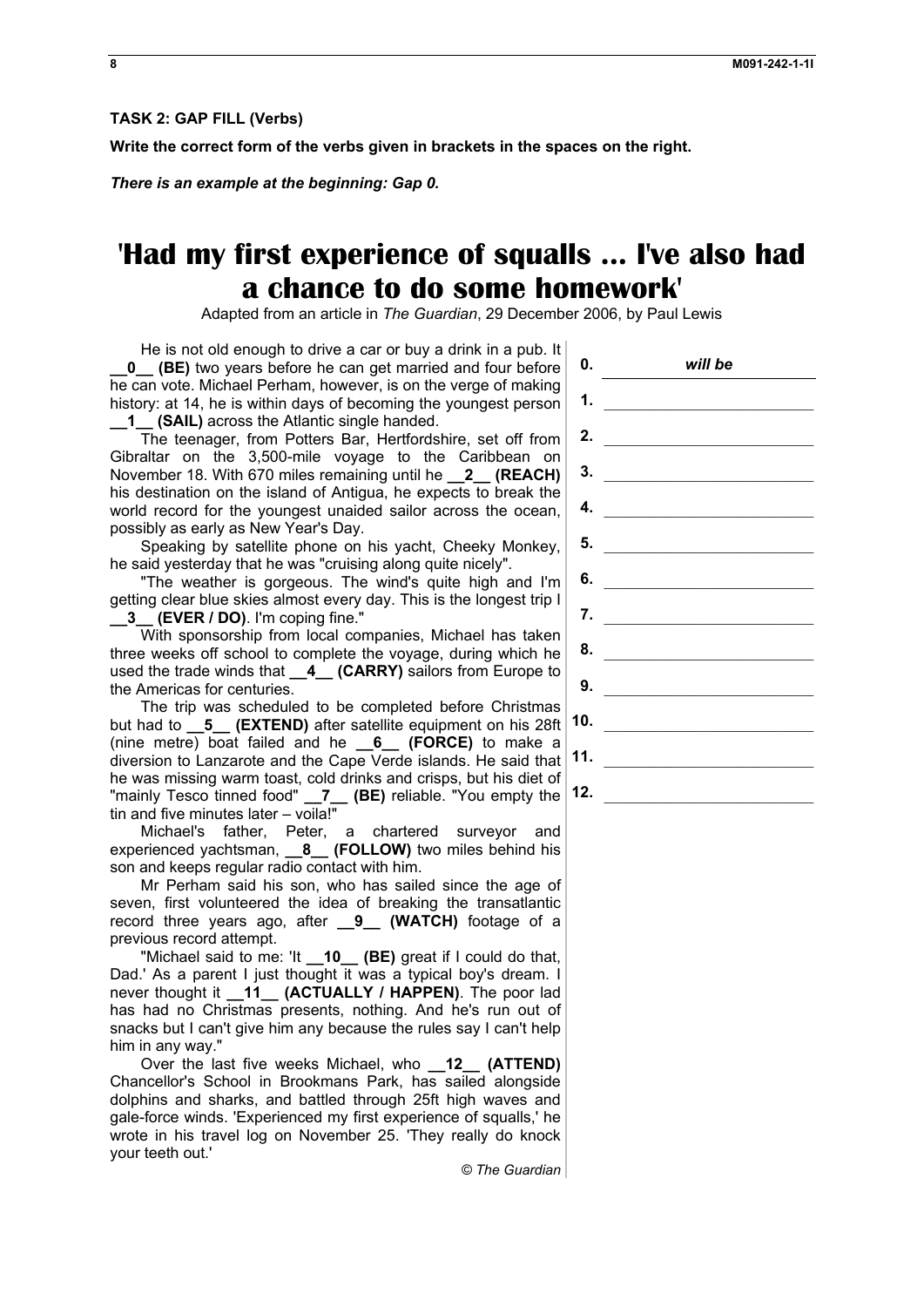**TASK 3: WORD FORMATION** 

**Write the correct form of the words in the spaces on the right.** 

*There is an example at the beginning: Gap 0.* 

# **Burning the olive oil in Cadiz**

Adapted from an article in *The Observer*, 23 December 2005, by Jayne Dingley

Teaching English to speakers of other languages? Where is the **\_\_0\_\_** in that? I speak English and I have been a teacher for more than 30 years, so, as my pupils say, everything should be easy-peasy. With these thoughts in mind, my only concern was choosing where to take my TEFL course.

It was with happy **\_\_1\_\_** that I boarded a flight for Cadiz; a month in Spain was my idea of bliss. I had carried out the pre-course tasks diligently and read the coursebook, and, despite a niggling concern that I did not understand all the grammatical terms and had made educated guesses on several questions, I was still **\_\_2\_\_** that the whole course would be a little beneath me. Upon my arrival I was pleased to find the accommodation delightful, and had the added bonus of **\_\_3\_\_** delightful flatmates for the month ahead. The language school was in walking distance, as was the beach, the old town was charming, the sun was shining – and I was in blissful **\_\_4\_\_** of what lay ahead.

The course introduction gave me my first inkling that this would be no holiday. The mention of the exam component made my stomach turn, and the assignments suddenly became rather more than the trifling little tasks I had imagined. I was comforted by the fact that the actual teaching would not be a big problem for me: oh dear, how wrong can you be?

It is many years since I have burned the midnight oil to prepare lessons, and it was a shock to the system to find out that I could not keep up with the vast amount of work I had to fit in. In **\_\_5\_\_** to teaching a class, observing my fellow trainees, and giving and receiving feedback on **\_\_6\_\_**, I struggled to understand grammar and **\_\_7\_\_** rules in the language lectures. At the end of the first week I felt completely de-skilled, and began to doubt my ability to speak English, let alone teach it. The tutors were excellent, and I quickly realised not only that I had a great deal to learn, but also just how **\_\_8\_\_** the English language is. I have every admiration for the students in my classes who patiently sat through my early lessons and, amazingly enough, managed to progress as the weeks went on.

It was a frenetic month and our main topics of conversation seemed to revolve around our shared **\_\_9\_\_**. Our flat became wallpapered with sticky notes showing words and phrases written phonetically to help our **\_\_10\_\_**.

*© The Observer*

 **0. DIFFICULT** 

 **1. ANTICIPATE** 

 **2. CONFIDENCE** 

 **3. EQUAL** 

 **4. IGNORE** 

 **5. ADD** 

 **6. PERFORM** 

 **7. PHONETICS** 

 **8. FASCINATE** 

 **9. ANXIOUS** 

 **10. REVISE** 

*difficulty* 

 $\mathcal{L}=\mathcal{L}=\mathcal{L}=\mathcal{L}=\mathcal{L}=\mathcal{L}=\mathcal{L}=\mathcal{L}=\mathcal{L}=\mathcal{L}=\mathcal{L}=\mathcal{L}=\mathcal{L}=\mathcal{L}=\mathcal{L}=\mathcal{L}=\mathcal{L}=\mathcal{L}=\mathcal{L}=\mathcal{L}=\mathcal{L}=\mathcal{L}=\mathcal{L}=\mathcal{L}=\mathcal{L}=\mathcal{L}=\mathcal{L}=\mathcal{L}=\mathcal{L}=\mathcal{L}=\mathcal{L}=\mathcal{L}=\mathcal{L}=\mathcal{L}=\mathcal{L}=\mathcal{L}=\mathcal{$ 

 $\mathcal{L}=\mathcal{L}=\mathcal{L}=\mathcal{L}=\mathcal{L}=\mathcal{L}=\mathcal{L}=\mathcal{L}=\mathcal{L}=\mathcal{L}=\mathcal{L}=\mathcal{L}=\mathcal{L}=\mathcal{L}=\mathcal{L}=\mathcal{L}=\mathcal{L}=\mathcal{L}=\mathcal{L}=\mathcal{L}=\mathcal{L}=\mathcal{L}=\mathcal{L}=\mathcal{L}=\mathcal{L}=\mathcal{L}=\mathcal{L}=\mathcal{L}=\mathcal{L}=\mathcal{L}=\mathcal{L}=\mathcal{L}=\mathcal{L}=\mathcal{L}=\mathcal{L}=\mathcal{L}=\mathcal{$ 

 $\mathcal{L}=\mathcal{L}=\mathcal{L}=\mathcal{L}=\mathcal{L}=\mathcal{L}=\mathcal{L}=\mathcal{L}=\mathcal{L}=\mathcal{L}=\mathcal{L}=\mathcal{L}=\mathcal{L}=\mathcal{L}=\mathcal{L}=\mathcal{L}=\mathcal{L}=\mathcal{L}=\mathcal{L}=\mathcal{L}=\mathcal{L}=\mathcal{L}=\mathcal{L}=\mathcal{L}=\mathcal{L}=\mathcal{L}=\mathcal{L}=\mathcal{L}=\mathcal{L}=\mathcal{L}=\mathcal{L}=\mathcal{L}=\mathcal{L}=\mathcal{L}=\mathcal{L}=\mathcal{L}=\mathcal{$ 

 $\mathcal{L}=\mathcal{L}=\mathcal{L}=\mathcal{L}=\mathcal{L}=\mathcal{L}=\mathcal{L}=\mathcal{L}=\mathcal{L}=\mathcal{L}=\mathcal{L}=\mathcal{L}=\mathcal{L}=\mathcal{L}=\mathcal{L}=\mathcal{L}=\mathcal{L}=\mathcal{L}=\mathcal{L}=\mathcal{L}=\mathcal{L}=\mathcal{L}=\mathcal{L}=\mathcal{L}=\mathcal{L}=\mathcal{L}=\mathcal{L}=\mathcal{L}=\mathcal{L}=\mathcal{L}=\mathcal{L}=\mathcal{L}=\mathcal{L}=\mathcal{L}=\mathcal{L}=\mathcal{L}=\mathcal{$ 

 $\mathcal{L}=\mathcal{L}=\mathcal{L}=\mathcal{L}=\mathcal{L}=\mathcal{L}=\mathcal{L}=\mathcal{L}=\mathcal{L}=\mathcal{L}=\mathcal{L}=\mathcal{L}=\mathcal{L}=\mathcal{L}=\mathcal{L}=\mathcal{L}=\mathcal{L}=\mathcal{L}=\mathcal{L}=\mathcal{L}=\mathcal{L}=\mathcal{L}=\mathcal{L}=\mathcal{L}=\mathcal{L}=\mathcal{L}=\mathcal{L}=\mathcal{L}=\mathcal{L}=\mathcal{L}=\mathcal{L}=\mathcal{L}=\mathcal{L}=\mathcal{L}=\mathcal{L}=\mathcal{L}=\mathcal{$ 

 $\mathcal{L}=\mathcal{L}=\mathcal{L}=\mathcal{L}=\mathcal{L}=\mathcal{L}=\mathcal{L}=\mathcal{L}=\mathcal{L}=\mathcal{L}=\mathcal{L}=\mathcal{L}=\mathcal{L}=\mathcal{L}=\mathcal{L}=\mathcal{L}=\mathcal{L}=\mathcal{L}=\mathcal{L}=\mathcal{L}=\mathcal{L}=\mathcal{L}=\mathcal{L}=\mathcal{L}=\mathcal{L}=\mathcal{L}=\mathcal{L}=\mathcal{L}=\mathcal{L}=\mathcal{L}=\mathcal{L}=\mathcal{L}=\mathcal{L}=\mathcal{L}=\mathcal{L}=\mathcal{L}=\mathcal{$ 

 $\mathcal{L}=\mathcal{L}=\mathcal{L}=\mathcal{L}=\mathcal{L}=\mathcal{L}=\mathcal{L}=\mathcal{L}=\mathcal{L}=\mathcal{L}=\mathcal{L}=\mathcal{L}=\mathcal{L}=\mathcal{L}=\mathcal{L}=\mathcal{L}=\mathcal{L}=\mathcal{L}=\mathcal{L}=\mathcal{L}=\mathcal{L}=\mathcal{L}=\mathcal{L}=\mathcal{L}=\mathcal{L}=\mathcal{L}=\mathcal{L}=\mathcal{L}=\mathcal{L}=\mathcal{L}=\mathcal{L}=\mathcal{L}=\mathcal{L}=\mathcal{L}=\mathcal{L}=\mathcal{L}=\mathcal{$ 

 $\mathcal{L}=\mathcal{L}=\mathcal{L}=\mathcal{L}=\mathcal{L}=\mathcal{L}=\mathcal{L}=\mathcal{L}=\mathcal{L}=\mathcal{L}=\mathcal{L}=\mathcal{L}=\mathcal{L}=\mathcal{L}=\mathcal{L}=\mathcal{L}=\mathcal{L}=\mathcal{L}=\mathcal{L}=\mathcal{L}=\mathcal{L}=\mathcal{L}=\mathcal{L}=\mathcal{L}=\mathcal{L}=\mathcal{L}=\mathcal{L}=\mathcal{L}=\mathcal{L}=\mathcal{L}=\mathcal{L}=\mathcal{L}=\mathcal{L}=\mathcal{L}=\mathcal{L}=\mathcal{L}=\mathcal{$ 

 $\mathcal{L}_\text{max}$ 

 $\mathcal{L}_\text{max}$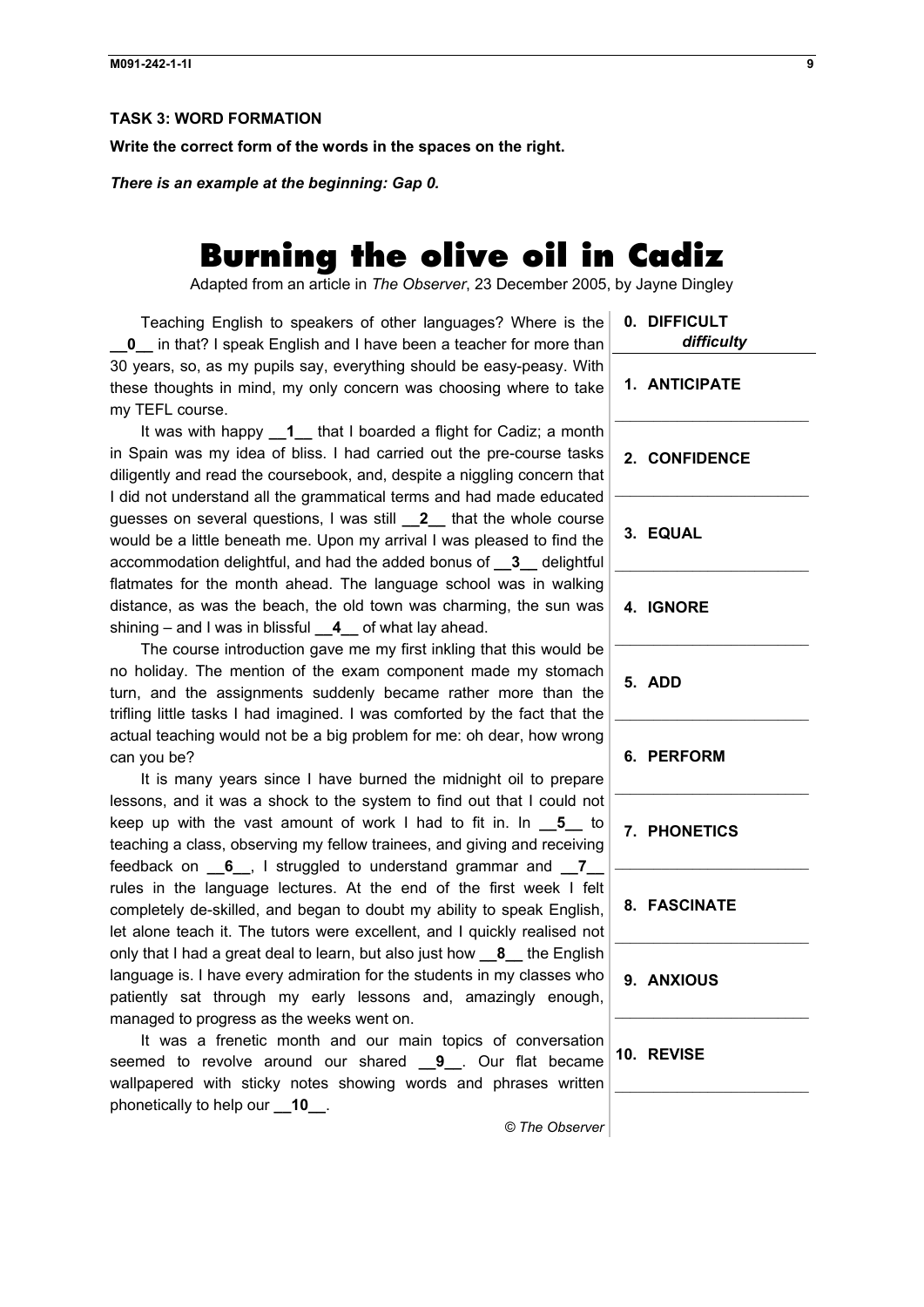# Pagina bianca

٠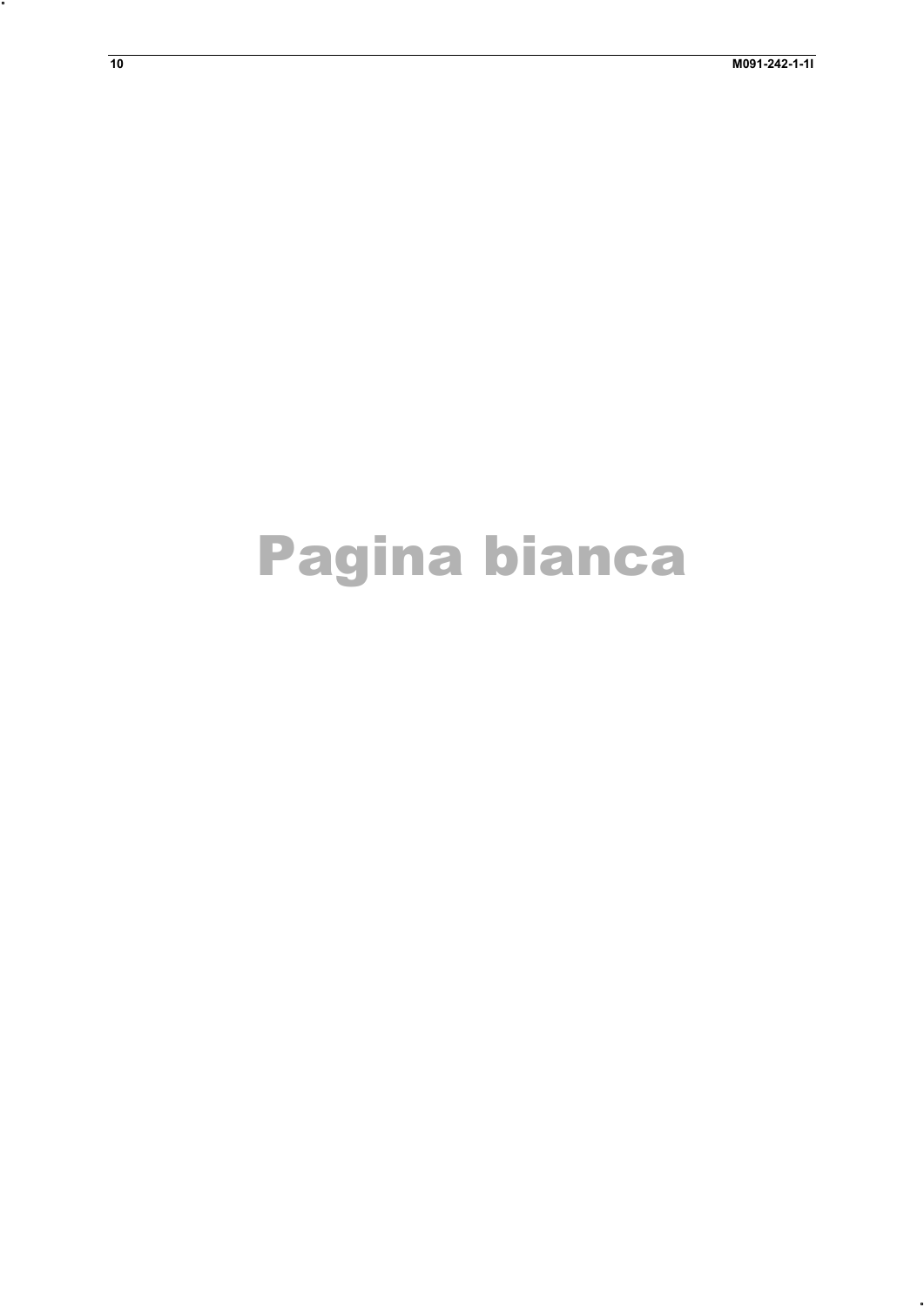۰

# Pagina bianca